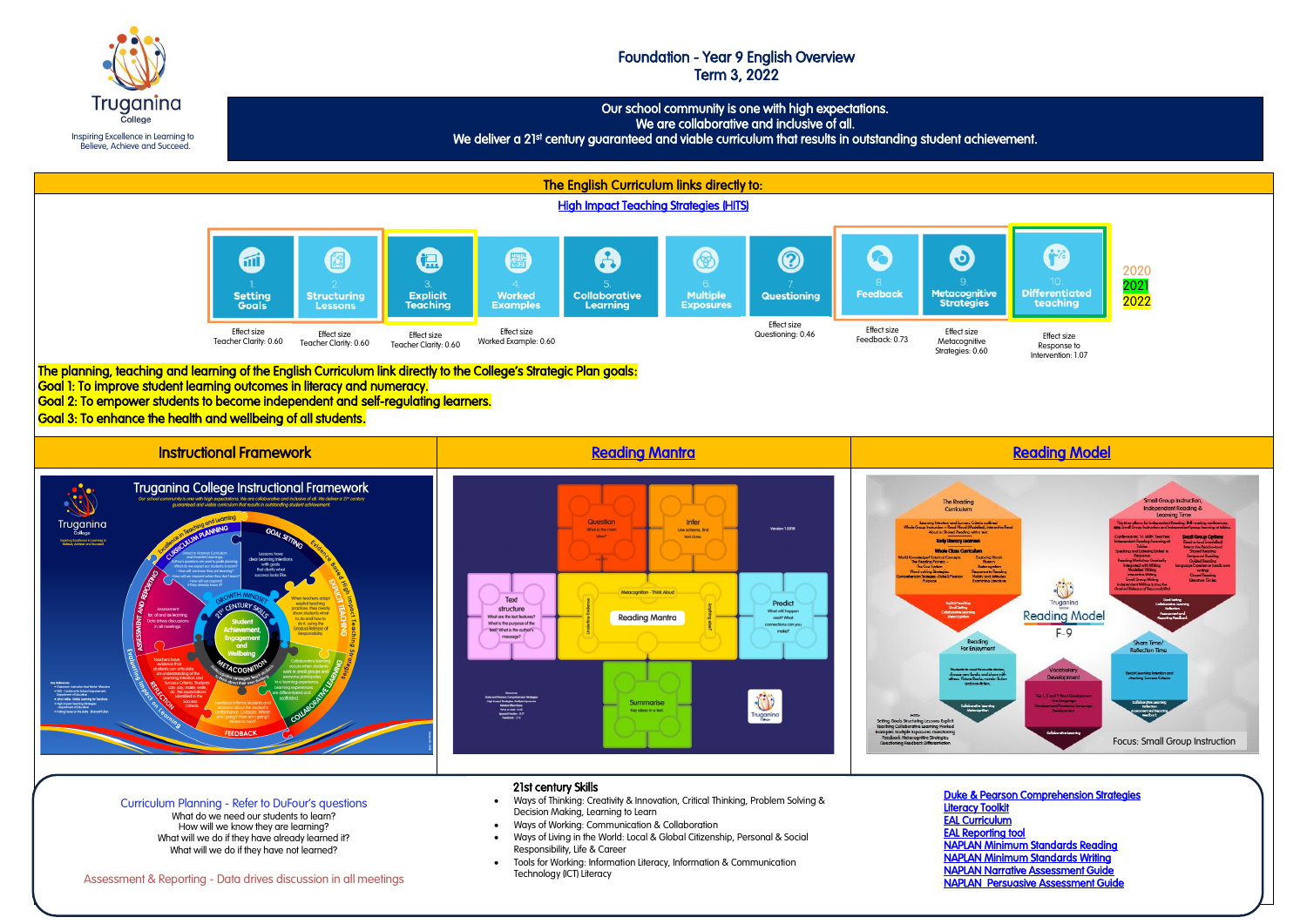| Vocabulary |                                         |                                                                                                                                                                                                                                                                                                                                                                                                                                                                                                                                                                                                                                                                                                                                                                                                                                                                                                                                                                                                     | Reading                                                                                                                                                                                                                                                                                                                                                                                                                                                                                                                                                                                                                                                                                                                                                                                                                          | Writing                                                                                                                                                                                                                                                                                                                                                                                                                                                                                                                                                                                                                                                                                                                                                                                                                                                                                               |
|------------|-----------------------------------------|-----------------------------------------------------------------------------------------------------------------------------------------------------------------------------------------------------------------------------------------------------------------------------------------------------------------------------------------------------------------------------------------------------------------------------------------------------------------------------------------------------------------------------------------------------------------------------------------------------------------------------------------------------------------------------------------------------------------------------------------------------------------------------------------------------------------------------------------------------------------------------------------------------------------------------------------------------------------------------------------------------|----------------------------------------------------------------------------------------------------------------------------------------------------------------------------------------------------------------------------------------------------------------------------------------------------------------------------------------------------------------------------------------------------------------------------------------------------------------------------------------------------------------------------------------------------------------------------------------------------------------------------------------------------------------------------------------------------------------------------------------------------------------------------------------------------------------------------------|-------------------------------------------------------------------------------------------------------------------------------------------------------------------------------------------------------------------------------------------------------------------------------------------------------------------------------------------------------------------------------------------------------------------------------------------------------------------------------------------------------------------------------------------------------------------------------------------------------------------------------------------------------------------------------------------------------------------------------------------------------------------------------------------------------------------------------------------------------------------------------------------------------|
|            |                                         |                                                                                                                                                                                                                                                                                                                                                                                                                                                                                                                                                                                                                                                                                                                                                                                                                                                                                                                                                                                                     |                                                                                                                                                                                                                                                                                                                                                                                                                                                                                                                                                                                                                                                                                                                                                                                                                                  | Re-IGNITE: Components of the IGNITE Curriculum to be revisited                                                                                                                                                                                                                                                                                                                                                                                                                                                                                                                                                                                                                                                                                                                                                                                                                                        |
| Foundation | early immersion<br>т<br>2               | <b>VCELA146</b> Uppercase and Lowercase Letters and Sounds<br>VCELA157 Spoken sounds & words can be written/high-frequency<br>words<br><b>VCELA158</b> Onset and Rime to spell words<br><b>VCELA168</b> Identify rhyming words, alliteration patterns, syllables<br>and phonemes<br><b>VCELA169</b> Blend and segment onset and rime<br><b>Little Learners Love Literacy</b><br>TERM <sub>3</sub><br>Stage 6<br><b>Stage Plus 4</b><br>Stage 5<br>u<br>final adjacent consono<br>SS<br>$\operatorname{\textsf{f}}\nolimits$<br>th<br>sh<br>ch<br>ck<br>ng<br>tch<br><b>EAL Curriculum</b><br><b>VCEALL020</b> Use a small range of grammatical patterns<br><b>VCEALL019</b> Construct simple subject-verb-object sentences that<br>mostly use present tense.                                                                                                                                                                                                                                        | Use the Reading <b>Essential Learnings</b> to plan a differentiated<br>Reading Curriculum.<br>The Reading Essential Learnings must drive your goal-setting and<br>explicit teaching.<br>Truganina College Share Drive>2022>Lead Literacy>Essential<br>Learnings Version 4<br><b>EAL Curriculum</b><br>VCEALL045 Rely on content words to understand the main idea in a text.<br><b>VCEALC031</b> Understand aspects of simple, familiar texts.<br><b>Cultural &amp; Plurilingual Strategies</b><br><b>VCEALA039</b> Disgustish English script from non English script.<br><b>VCEALA040</b> Use simple dictionaries and word charts.                                                                                                                                                                                              | <b>Imaginative Text</b><br>Mentor texts to guide imaginative writing<br>VCELA155 Language in written texts is unlike everyday spoken language<br><b>VCELY162</b> Sounds represented by Upper-and Lower-Case letters<br><b>VCELA157</b> High Frequency words<br><b>VCELY160</b> Create short texts<br><b>VCELA158</b> Use onset and rime to spell words<br><b>VCELA156</b> Punctuation & Capital Letters<br><b>VCELY161</b> Shared editing of students' own texts<br><b>VCELTI59</b> Retell through drawing<br><b>EAL Curriculum</b><br><b>VCEALL070</b> Show evidence of layout or planning in writing.<br><b>VCEALL080</b> Spell with accuracy some consonant-vowel-consonant words and<br>common words learnt in the classroom.<br><b>Cultural &amp; Plurilingual Strategies</b><br><b>VCEALA064</b> Handwrite, draw or choose materials with particular care<br>when writing for special purposes. |
| Year 1     | Foundation to Year<br>ä<br>Pathway<br>덨 | <b>VCELA181</b> Recognise short, common long vowels, consonant<br>digraphs and blends<br><b>VCELA182</b> Spell one and two syllable words with common letter<br>patterns<br><b>VCELA183</b> Letter can represent more than one sound<br>Syllable must contain a vowel sound<br><b>VCELA191</b> Simple grammatical morphemes in word families<br><b>VCELA184</b> Use visual memory to write high-frequency words<br><b>VCELA203</b> Identify separate phonemes<br><b>VCELA204</b> Manipulate phonemes to generate new words<br><b>Little Learners Love Literacy</b><br>TERM 3<br>Stage 7 Unit 4<br>Stage 7 Unit 3<br>i-e<br>e-e<br>$o-e$<br>οί<br>00<br>$a-e$<br>$\mathfrak{i}$<br>$\pmb{e}$<br>$\mathfrak a$<br>$\mathsf{o}$<br>oy<br>$\mathsf{u}$<br>revise<br>ow<br>oul<br>ce<br>ci cy<br>oe<br>$g$ e<br>gi gy<br>kn gn ch<br><b>EAL Curriculum</b><br><b>VCEALLIII</b> Employ communicative strategies to enhance meaning.<br><b>VCEALL128</b> Read familiar phrases and sentences with fluency. | Use the Reading <b>Essential Learnings</b> to plan a differentiated<br>Reading Curriculum.<br>The Reading Essential Learnings must drive your goal-setting and<br>explicit teaching.<br>Truganina College Share Drive>2022>Lead Literacy>Essential<br>Learnings Version 4<br>Ensure that students are exposed to the Internet Web Browsers.<br>Please refer to <b>NAPLAN Minimum Standards Reading</b> . The minimum<br>standards need to be considered for the planning, teaching and<br>learning of the English Curriculum.<br><b>EAL Curriculum</b><br><b>VCEALL042</b> Recognise and explore different types of texts.<br>VCEALL044 Understand and use simple metalanguage for books and<br>reading.<br><b>Cultural &amp; Plurilingual Strategies</b><br><b>VCEALA039</b> Distinguish English script from non-English script | Poetry - Acrostic, Cinquain & Diamante<br>Explore a variety of poems and narratives in the Year 3 NAPLAN Reading<br>booklets.<br><b>VCELT192</b> Recreate texts<br><b>VCELA189</b> Patterns of Repetition & Contrast<br><b>VCELY194</b> Create short imaginative texts<br><b>VCELY196</b> Formation patterns to represent sounds and write words<br>VCELY195 Reread student's own texts and discuss possible changes to<br>improve meaning<br><b>EAL Curriculum</b><br>VCEALL160 Adjust size of writing, colour, layout and choice of media to support<br>meaning.<br><b>VCEALC136</b> Write short, simple texts independently.<br><b>VCEALC138</b> Write a small range of everyday texts and personal texts.<br><b>Cultural &amp; Plurilingual Strategies</b><br>VCEALA140 Write simple sentences with minimal reliance on copying.                                                                  |

## Speaking and Listening

[VCELA164](https://victoriancurriculum.vcaa.vic.edu.au/Curriculum/ContentDescription/VCELA164) English one of the languages spoken in Australia [VCELA167 V](https://victoriancurriculum.vcaa.vic.edu.au/Curriculum/ContentDescription/VCELA167)ocabulary in familiar contexts [VCELT170](https://victoriancurriculum.vcaa.vic.edu.au/Curriculum/ContentDescription/VCELT170) Respond to texts, identify favourite stories, authors & illustrators

VCELTI71 Share feelings & thoughts about the events and characters in texts **VCELT173** Modify familiar texts

#### EAL Curriculum

**VCEALC004** Question to check meaning so as to clarify or confirm. **VCEALA009** Use non-verbal language to sustain interactions with others.

[VCELT206](https://victoriancurriculum.vcaa.vic.edu.au/Curriculum/ContentDescription/VCELT206) Express preferences for texts & authors & listen to opinions of others [VCELT205](https://victoriancurriculum.vcaa.vic.edu.au/Curriculum/ContentDescription/VCELT205) Discuss how authors create characters using language and images [VCELT209](https://victoriancurriculum.vcaa.vic.edu.au/Curriculum/ContentDescription/VCELT209) Listen to, recite & perform poems, chants, rhymes & songs [VCELA199](https://victoriancurriculum.vcaa.vic.edu.au/Curriculum/ContentDescription/VCELA199) Language is used with other means of communication **VCELA201** Explore different ways of expressing emotions

### Cultural & Plurilingual Strategies

 [VCEALA014](https://victoriancurriculum.vcaa.vic.edu.au/Curriculum/ContentDescription/VCEALA014) Check understanding of classroom conversations or instructions by asking other home language speakers to clarify.

[VCELA202](https://victoriancurriculum.vcaa.vic.edu.au/Curriculum/ContentDescription/VCELA202) Vocabulary in everyday contexts

[VCELA203 I](https://victoriancurriculum.vcaa.vic.edu.au/Curriculum/ContentDescription/VCELA203)dentify separate phonemes in consonant blends or clusters [VCELA204](https://victoriancurriculum.vcaa.vic.edu.au/Curriculum/ContentDescription/VCELA204) Manipulate phonemes

#### EAL Curriculum

**VCEALC084** Respond appropriately in a range of social and classroom situations. [VCEALC089](https://victoriancurriculum.vcaa.vic.edu.au/Curriculum/ContentDescription/VCEALC089) Partcipate in class performances of songs, poems and rhymes.

#### Cultural & Plurilingual Strategies

[VCEALA095 U](https://victoriancurriculum.vcaa.vic.edu.au/Curriculum/ContentDescription/VCEALA095)se sentence patterns from home language to communicate ideas.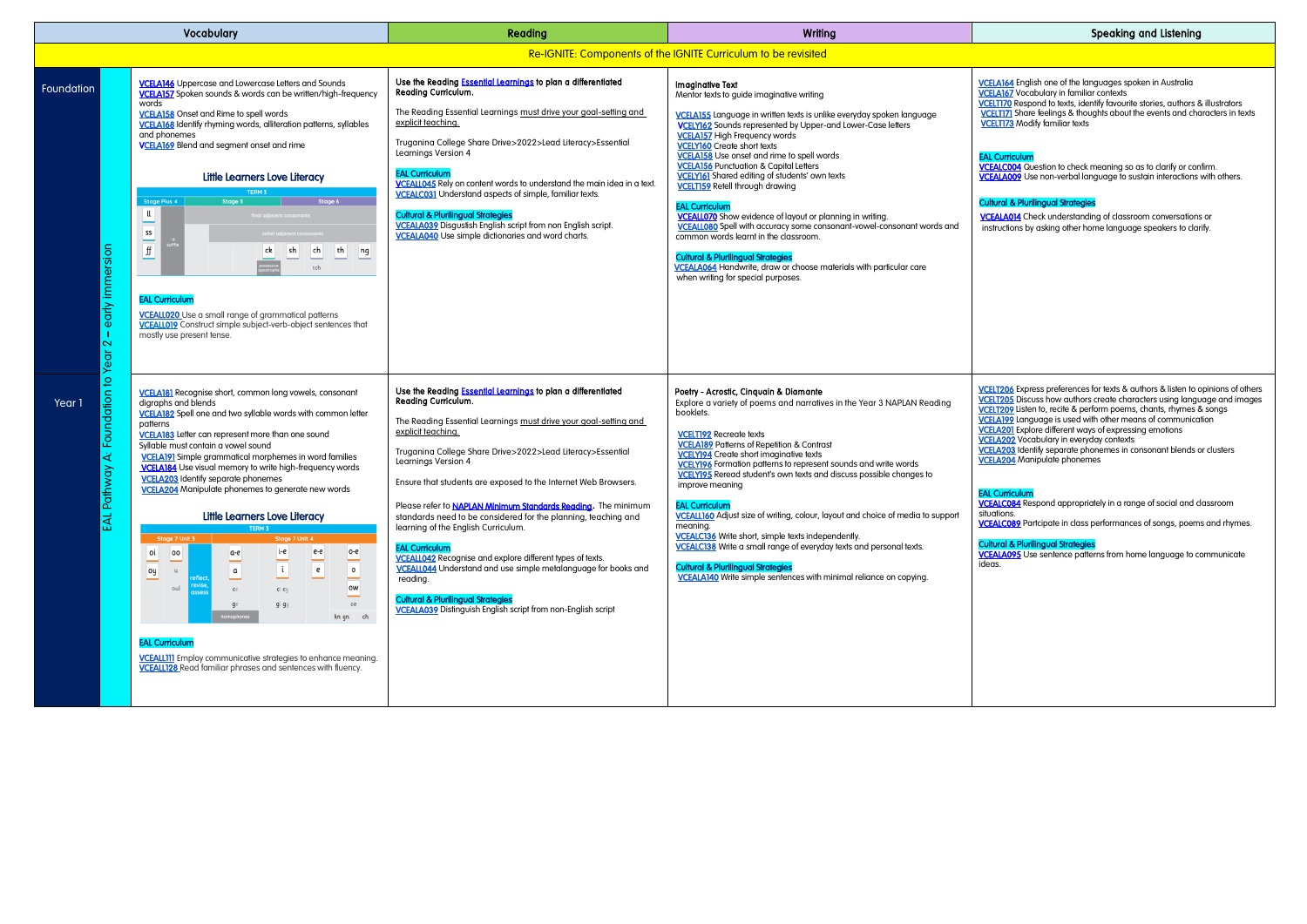[VCEALC083](https://victoriancurriculum.vcaa.vic.edu.au/Curriculum/ContentDescription/VCEALC083) Demonstrate activie listening and follow speech. [VCEALC086](https://victoriancurriculum.vcaa.vic.edu.au/Curriculum/ContentDescription/VCEALC086) Predict meaning from context in simple interactions or spoke texts.

**[VCEALA090](https://victoriancurriculum.vcaa.vic.edu.au/Curriculum/ContentDescription/VCEALA090)** Adjust speech to suit the audience and purpose. **VCEALA093** Use a small range of strategies to negotiate meaning in conversation.

[VCELA234](https://victoriancurriculum.vcaa.vic.edu.au/Curriculum/ContentDescription/VCELA234) Spoken, visual and written forms of language [VCELA235](https://victoriancurriculum.vcaa.vic.edu.au/Curriculum/ContentDescription/VCELA235) Variation of Language [VCELA237](https://victoriancurriculum.vcaa.vic.edu.au/Curriculum/ContentDescription/VCELA237) Use of vocabulary [VCELT243](https://victoriancurriculum.vcaa.vic.edu.au/Curriculum/ContentDescription/VCELT243) Rhythmic, sound and word patterns in poems, chants, rhymes and songs

**VCEALC243** Participate in extended conversations with reliance on other speakers to scaffold, interpret, clarify or elaborate

**VCEALL256** Use a small range of descriptive language

## EAL Curriculum

#### Cultural & Plurilingual Strategies

| Year 2                                                               | <b>VCELA217</b> Learn generalisations for adding suffixes<br>VCELA218 Recognise letter-sound matches, understand sound<br>VCELA226 Use digraphs, blends, silent letters and syllabification<br><b>VCELA227</b> Use visual memory to write high-frequency<br>words<br><b>VCELA238</b> Manipulate complex sounds in spoken words<br><b>VCELA239</b> Identify all Standard Australian English phonemes<br>ch saying /k/ ph saying /f/<br>Letters that represent no sound: kn wr mb gn t<br>Suffix: s, es, ing, ed saying /id/ /d/ /t/<br>Suffix [Double final consonant when adding vowel suffixes]:<br>ing ed er est<br>Suffix [Dropping final 'e' when adding vowel suffixes]: ing ed er est<br><b>EAL Curriculum</b><br>VCEALL129 Recognise a small range of familiar words in different<br>context.<br><b>VCEALL127</b> Use developing knowledge of English to predict some<br>words or phrases | Use the Reading <b>Essential Learnings</b> to plan a differentiated<br><b>Reading Curriculum.</b><br>The Reading Essential Learnings must drive your goal-setting and<br>explicit teaching.<br>Truganina College Share Drive>2022>Lead Literacy>Essential<br>Learnings Version 4<br>Please refer to <b>NAPLAN Minimum Standards Reading</b> . The minimum<br>standards need to be considered for the planning, teaching and<br>learning of the English Curriculum.<br><b>EAL Curriculum</b><br><b>VCEALL126</b> Focus on both content and functional words to understand<br>the main idea in a text.<br><b>VCEALL127</b> Use developing knowledge of English to predict some words<br>or phrases.<br><b>Cultural &amp; Plurilingual Strategies</b><br><b>VCEALA121</b> Locate words in a bilingual dictionary or in class word lists.                                                                                                                                                                                | Imaginative Texts - Fairy Tales/Fractured Fairy Tales<br>[Narrative Writing - Use the <b>NAPLAN Narrative Assessment Guide</b> when<br>planning]<br>Explore a variety of narrative texts in the Year 3 NAPLAN Reading booklets.<br><b>VCELT228</b> Create events & characters<br>VCELT229 Build on familiar texts by experimenting with character, setting or plot<br>VCELY230 Understand text Structure & Language Features<br><b>VCELY231</b> Understand Punctuation, Sentence Boundary, Text Structure &<br>spelling<br><b>VCELY232</b> Write words and sentences legibly<br><b>VCELY233</b> Publish using a range of software<br><b>EAL Curriculum</b><br><b>VCEALC137</b> Write beyond the immediate environment and beyond known<br>language with support from the teacher.<br>VCEALA144 Use a range of writing implements and writing styles for different<br>purposes.<br><b>Cultural &amp; Plurilingual Strategies</b><br>VCEALA146 Use a range of resources to find words or phrases for own writing.<br>VCEALA148 Understand a small range of terminology of writing. |
|----------------------------------------------------------------------|--------------------------------------------------------------------------------------------------------------------------------------------------------------------------------------------------------------------------------------------------------------------------------------------------------------------------------------------------------------------------------------------------------------------------------------------------------------------------------------------------------------------------------------------------------------------------------------------------------------------------------------------------------------------------------------------------------------------------------------------------------------------------------------------------------------------------------------------------------------------------------------------------|----------------------------------------------------------------------------------------------------------------------------------------------------------------------------------------------------------------------------------------------------------------------------------------------------------------------------------------------------------------------------------------------------------------------------------------------------------------------------------------------------------------------------------------------------------------------------------------------------------------------------------------------------------------------------------------------------------------------------------------------------------------------------------------------------------------------------------------------------------------------------------------------------------------------------------------------------------------------------------------------------------------------|----------------------------------------------------------------------------------------------------------------------------------------------------------------------------------------------------------------------------------------------------------------------------------------------------------------------------------------------------------------------------------------------------------------------------------------------------------------------------------------------------------------------------------------------------------------------------------------------------------------------------------------------------------------------------------------------------------------------------------------------------------------------------------------------------------------------------------------------------------------------------------------------------------------------------------------------------------------------------------------------------------------------------------------------------------------------------------|
| Year 3<br>sion<br>innner<br>piu<br>$\mathbf{I}$<br>Ó                 | <b>VCELA250</b> Homophones, High Frequency Words<br><b>VCELA249</b> Letter Sound Relationships<br><b>VCELA260</b> Apostrophes and Contractions<br><b>VCELA261</b> Subject Verb Agreement<br><b>VCELA262</b> Verbs and Tenses<br><b>VCELA263</b> Letter Sound Relationships<br><b>EAL Curriculum</b><br><b>VCEALL285</b> Use knowledge of base words to read new forms<br><b>VCEALL310</b> Use simple sentences and phrases with correct<br>subject-verb-object pattern<br><b>VCEALL318</b> Spell accurately common words encountered in the<br>classroom                                                                                                                                                                                                                                                                                                                                         | Use the Reading Essential Learnings to plan a differentiated<br>Reading Curriculum.<br>The Reading Essential Learnings must drive your goal-setting and<br>explicit teaching.<br>Truganina College Share Drive>2022>Lead Literacy>Essential<br>Learnings Version 4<br><b>EAL Curriculum</b><br><b>VCEALC270</b> Participate in simple group activities on shared texts, with<br>some support<br><b>VCEALC268</b> Provide responses to texts<br><b>VCEALL279</b> Identify and compare differences between text types<br><b>VCEALL291</b> Self-correct with guidance<br><b>Cultural &amp; Plurilingual Strategies</b><br><b>VCEALA274</b> Select suitable books to read<br><b>VCEALA278</b> Relate aspects of a narrative to own experience                                                                                                                                                                                                                                                                            | Poetry - Quatrains & Limericks<br>Explore a variety of poems and narratives in the Year 3 and Year 5 NAPLAN<br>Reading booklets.<br><b>VCELA262</b> Verbs represent different purposes<br><b>VCELT265</b> Creation of texts<br>VCELY266 Plan draft and publish by selecting print & multimodal elements<br>VCELY267 Meaning, Structure, Grammar & Punctuation<br><b>VCELY268</b> Use joined letters that are clearly formed & consistent<br><b>VCELA247</b> Features of online texts<br><b>VCELA248 Effect on Audience</b><br><b>EAL Curriculum</b><br><b>VCEALC298</b> Write simple imaginative or personal texts modelled on familiar<br>formas and repetitive patterns<br><b>VCEALL315</b> Incorporate learnt vocabulary into writing<br><b>VCEALL312</b> Use a small range of simple descriptive phrases<br><b>Cultural &amp; Plurilingual Strategies</b><br><b>VCEALA302</b> Rewrite after correction, discussion or prompting<br><b>VCEALA306</b> Engage with a range of writing tasks                                                                                     |
| Year<br>$\overline{a}$<br>Year 4<br>က<br>Year<br>أثثة<br>EAL Pathway | <b>VCELA296</b> Homophones<br><b>VCELA295</b> Spelling Patterns<br><b>VCELA294 Phonic Generalisations</b><br><b>VCELA295</b> Syllabification<br><b>VCELA280</b> Adverbial Phrases<br><b>VCELA281</b> Direct and Indirect Speech<br><b>VCELA291</b> Quotation Marks - Direct Speech<br><b>VCELA292</b> Noun Groups and Phrases<br><b>EAL Curriculum</b><br><b>VCEALL368</b> Apply knowledge of letter-sound relationships to read<br>new words with some support<br><b>VCEALL391</b> Use a range of verb forms correctly<br><b>VCEALL398</b> Spell frequently used words with common patterns<br>with increased accuracy                                                                                                                                                                                                                                                                          | Use the Reading <b>Essential Learnings</b> to plan a differentiated<br><b>Reading Curriculum.</b><br>The Reading Essential Learnings must drive your goal-setting and<br>explicit teaching.<br>Truganina College Share Drive>2022>Lead Literacy>Essential<br>Learnings Version 5<br><b>EAL Curriculum</b><br><b>VCEALC345</b> Read simple, unfamiliar informative, imaginative and<br>persusasive texts, with support<br><b>VCEALC351</b> Contribute to group activities on shared texts<br><b>VCEALL360</b> Identify informative, imaginative and persuasive texts when<br>reading texts or listening to texts read aloud<br><b>VCEALL363</b> Understand and use a range of learnt metalanguage to talk<br>about text<br><b>Cultural &amp; Plurilingual Strategies</b><br>VCEALA352 Identify the purpose and structure of a small range of texts<br><b>VCEALA357</b> Use a simple English dictionary or a class word list to find<br>words, and/or check home language/English bilingual dictionary for<br>meanings | Imaginative Texts - Myths & Legends<br>[Narrative Writing - Use the NAPLAN Narrative Assessment Guide when<br>planninal<br>Explore a variety of texts including narrative texts in the Year 3 and 5<br>NAPLAN Reading booklets.<br><b>VCELA291</b> Recognise quotation marks to signal dialogues, titles & quotes<br>VCELT298 Create literary texts, exploring students' experience<br>VCELY299 Plan, draft and write imaginative, informative & persuasive texts<br><b>VCELY300</b> Reread and edit for meaning<br><b>VCELY301</b> Write using clearly formed joined letters<br><b>VCELY302</b> Publish using a range of software<br><b>EAL Curriculum</b><br><b>VCEALC378</b> Write creative texts based on models provided or studied<br>in class<br><b>VCEALL392</b> Use simple extended descriptive phrases<br><b>VCEALL400</b> Use a small range of software functions to create simple<br>digital texts<br><b>Cultural &amp; Plurilingual Strategies</b><br><b>VCEALA382</b> Draft a piece of writing focusing on meaning, and revise<br>after rereading or discussion    |

**VCEALA386** Plan before writing

 $\overline{\phantom{a}}$ 

**VCELA303** Use of Standard Australian English [VCELY308](https://victoriancurriculum.vcaa.vic.edu.au/Curriculum/ContentDescription/VCELY308) Plan, deliver & rehearse presentations

[VCEALL343](https://victoriancurriculum.vcaa.vic.edu.au/Curriculum/ContentDescription/VCEALL343) Use clear pronunciation for common words and learnt ket topic words

**VCEALA328** Respond appropriately in some contexts [VCEALA331 A](https://victoriancurriculum.vcaa.vic.edu.au/Curriculum/ContentDescription/VCEALA331)sk for translation of specific words from other home language speakers

[VCELA270](https://victoriancurriculum.vcaa.vic.edu.au/Curriculum/ContentDescription/VCELA270) Understand that language has different systems, traditions and meanings

**[VCELY275](https://victoriancurriculum.vcaa.vic.edu.au/Curriculum/ContentDescription/VCELY275)** Listen to and contribute to conversations

**[VCELY276](https://victoriancurriculum.vcaa.vic.edu.au/Curriculum/ContentDescription/VCELY276)** Plan and deliver short presentations

## EAL Curriculum

[VCEALL261 U](https://victoriancurriculum.vcaa.vic.edu.au/Curriculum/ContentDescription/VCEALL261)se pronunciation and some non-verbal features to support communication

## Cultural & Plurilingual Strategies

[VCEALA248 S](https://victoriancurriculum.vcaa.vic.edu.au/Curriculum/ContentDescription/VCEALA248)peak or listen appropriately during class intreractions [VCEALA251](https://victoriancurriculum.vcaa.vic.edu.au/Curriculum/ContentDescription/VCEALA251) Check understanding of classroom English with other home language speakers

#### EAL Curriculum

[VCEALC322 I](https://victoriancurriculum.vcaa.vic.edu.au/Curriculum/ContentDescription/VCEALC322)nitiate and maintain short, structured social interactions with increasing fluency

[VCEALC326 I](https://victoriancurriculum.vcaa.vic.edu.au/Curriculum/ContentDescription/VCEALC326)dentify key points of information in short spoken texts

### Cultural & Plurilingual Strategies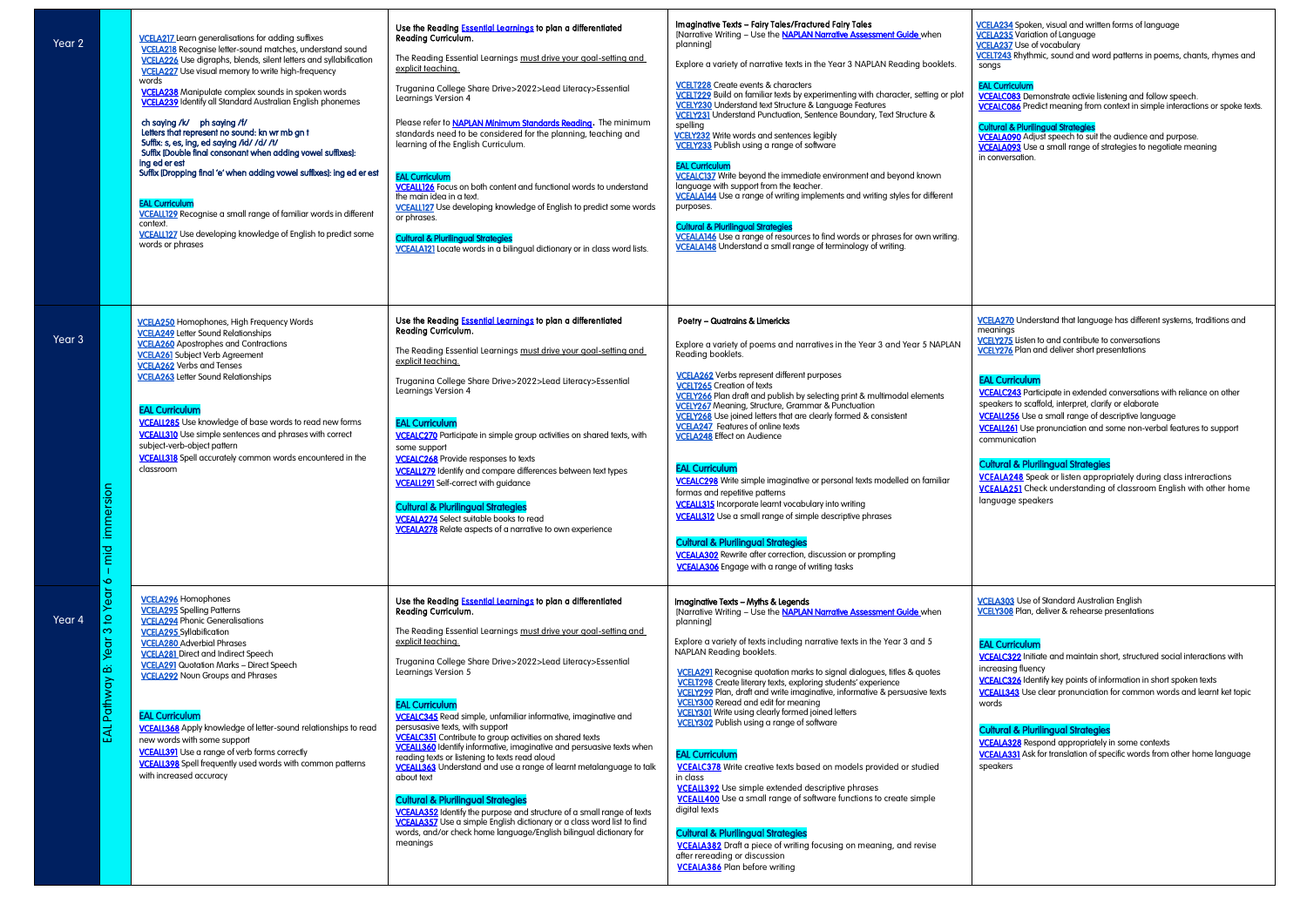[VCEALC323 A](https://victoriancurriculum.vcaa.vic.edu.au/Curriculum/ContentDescription/VCEALC323)sk speaker to repeat or speak slowly, or ask what a word means [VCEALC324 C](https://victoriancurriculum.vcaa.vic.edu.au/Curriculum/ContentDescription/VCEALC324)omprehend social English in most familiar contexts, and use conversation partners to support understanding [VCEALC402 P](https://victoriancurriculum.vcaa.vic.edu.au/Curriculum/ContentDescription/VCEALC402)articipate in most social situations using English

| Year 5                                                                                               | <b>VCELA312 Banks of known words</b><br><b>VCELT316</b> Figurative Speech<br><b>VCELY317 Narrative Voice</b><br><b>VCELA322 Possessives</b><br><b>VCELA323 Clauses</b><br><b>VCELA324</b> Noun Group and Adjective Phrases<br><b>VCELA326 Irregular Plurals</b><br><b>EAL Curriculum</b><br><b>VCEALL395</b> Use modelled vocabulary appropriately<br><b>VCEALL396</b> Select some descriptive vocabulary appropriate to<br>context<br><b>VCEALL337</b> Use of simple descriptive phrases<br><b>VCEALL341</b> Use, in speech, vocabulary and structures learnt from<br>spoken and written texts                                                                                                | Use the Reading <b>Essential Learnings</b> to plan a differentiated<br><b>Reading Curriculum.</b><br>The Reading Essential Learnings must drive your goal-setting and<br>explicit teaching.<br>Truganina College Share Drive>2022>Lead Literacy>Essential<br>Learnings Version 5<br>Ensure that students are exposed to Media Study - Print vs Digital/<br><b>Building Vocabulary</b><br><b>EAL Curriculum</b><br><b>VCEALC347</b> Acquire information from different types of visual<br>represnetaions in text<br><b>VCEALC350</b> Make and substantiate inferences and predictions<br>when reading or listening to a text read aloud<br><b>VCEALC348</b> Follow simple instructions and questions in print or<br>digital texts<br><b>Cultural &amp; Plurilingual Strategies</b><br><b>VCEALA353</b> Identify different types of books<br><b>VCEALA359</b> Express personal point of view about character's actions                                                                                                                                                                                              | Informative Texts - Explanation Text<br>Explore a variety of texts including explanation texts in the Year 5 and Year 7<br>NAPLAN Reading booklets.<br>VCELA324 Expansion of noun groups/phrases & adjective groups/ phrases<br><b>VCELA325</b> Understand the use of vocabulary (Planning & Drafting)<br>VCELY329 Plan, draft & publish imaginative, informative and persuasive texts<br>using text structures and language features<br>VCELY330 Reread and edit own and others' work (Revising & Editing)<br><b>VCELY331</b> Develop a handwriting style (Publishing)<br><b>EAL Curriculum</b><br><b>VCEALL389</b> Use simple time sequence markers and pronoun references to<br>connect ideas in a text<br>VCEALC454 Use a range of visual material or other cues to support factual texts<br><b>VCEALC455</b> Write a range of texts covering topics across the curriculum area,<br>incorporating information from different sources<br>VCEALL474 Use a range of key vocabulary appropriately<br><b>Cultural &amp; Plurilingual Strategies</b><br><b>VCEALA383</b> Share ideas and feedback in home language<br>VCEALA384 Employ a range of strategies to understand and learn unknown<br>words<br>VCEALA461 Follow a simple planning, drafting and revision process when<br>writing                             |
|------------------------------------------------------------------------------------------------------|------------------------------------------------------------------------------------------------------------------------------------------------------------------------------------------------------------------------------------------------------------------------------------------------------------------------------------------------------------------------------------------------------------------------------------------------------------------------------------------------------------------------------------------------------------------------------------------------------------------------------------------------------------------------------------------------|-------------------------------------------------------------------------------------------------------------------------------------------------------------------------------------------------------------------------------------------------------------------------------------------------------------------------------------------------------------------------------------------------------------------------------------------------------------------------------------------------------------------------------------------------------------------------------------------------------------------------------------------------------------------------------------------------------------------------------------------------------------------------------------------------------------------------------------------------------------------------------------------------------------------------------------------------------------------------------------------------------------------------------------------------------------------------------------------------------------------|----------------------------------------------------------------------------------------------------------------------------------------------------------------------------------------------------------------------------------------------------------------------------------------------------------------------------------------------------------------------------------------------------------------------------------------------------------------------------------------------------------------------------------------------------------------------------------------------------------------------------------------------------------------------------------------------------------------------------------------------------------------------------------------------------------------------------------------------------------------------------------------------------------------------------------------------------------------------------------------------------------------------------------------------------------------------------------------------------------------------------------------------------------------------------------------------------------------------------------------------------------------------------------------------------------------------|
| Year 6<br>immersion<br>mid<br>$\mathbf{I}$<br>$\bullet$<br>3 to Year<br>o<br>ğδ<br>۵ä<br>EAL Pathway | <b>VCELT342 Modality</b><br><b>VCELA349</b> Commas to separate clauses<br><b>VCELA351</b> Expanding Adverbial Phrases<br><b>VCELA352</b> Evaluative Language<br><b>VCELA353</b> Phonic Knowledge<br><b>VCELA354</b> Bank of Known Words<br><b>EAL CurriculumEAL Curriculum</b><br><b>VCEALL417</b> Use longer descriptive phrases<br><b>VCEALL418</b> Understand how modal verbs express probability<br>and possibility<br>VCEALL446 Use knowledge of sentence structure and content<br>to dedice the meaning of unfamiliar words<br><b>VCEALL478</b> Use a range of punctuation marks consistently and<br>correctly<br><b>VCEALL473</b> Combine simple sentences using common<br>conjunctions | Use the Reading Essential Learnings to plan a differentiated<br><b>Reading Curriculum.</b><br>Truganina College Share Drive>2022>Lead Literacy>Essential<br>Learnings Version 5.<br>The Year 6 Reading <b>Essential Learnings</b> must drive your goal-<br>setting and explicit teaching.<br><b>EAL Curriculum</b><br><b>VCEALC424</b> Access, interpret and evaluate information from a range<br>of print and digital texts, including visual, multimodal and interactive<br><b>VCEALC425</b> Understand main ideas in a text and extract specific<br>details<br><b>VCEALC426</b> Interpret and explain information from a range of images<br>in text<br><b>VCEALC428</b> Express a personal response to a small range of<br>imaginative texts<br><b>VCEALC429</b> Discuss texts with some understanding of meaning<br>beyond the literal level, moving towards the inferential level<br><b>Cultural &amp; Plurilingual Strategies</b><br><b>VCEALA435</b> Use an accessible English dictionary to check the meaning<br>of new words, and/or check meanings in a home language - English<br>bilingual dictionary | Imaginative Texts - Science Fiction<br>[Narrative Writing - Use the <b>NAPLAN Narrative Assessment Guide</b> when<br>planning]<br>Explore a variety of texts including narrative texts in the Year 5 and 7 NAPLAN<br>Reading booklets.<br><b>VCELA351</b> Understand how ideas can be expanded & sharpened<br>VCELT356 Create texts that adapt or combine aspects of texts in innovative<br>ways<br><b>VCELY358</b> Plan, draft and publish texts<br><b>VCELY359</b> Reread and edit<br>VCELY360 Develop a handwriting style that is legible & fluent<br><b>VCELY361</b> Publish using a range of software<br><b>EAL Curriculum</b><br><b>VCEALC457</b> Write creative texts incorporating personal experiences and<br>ideas from other texts<br><b>VCEALL470</b> Maintain appropriate tense throughout a text<br><b>VCEALL471</b> Write using extended descriptive phrases<br><b>VCEALL451</b> Create, edit and navigate a simple digital text, including visual,<br>multimodal and interactive texts<br><b>Cultural &amp; Plurilingual Strategies</b><br><b>VCEALA460</b> Plan individually and review own writing<br><b>VCEALA463</b> Employ a range of strategies to expand vocabulary<br><b>VCEALL479</b> Gather and present information both in text and visually using an<br>appropriate software application |

[VCELA334](https://victoriancurriculum.vcaa.vic.edu.au/Curriculum/ContentDescription/VCELA334) Patterns of Language Interaction [VCELY337](https://victoriancurriculum.vcaa.vic.edu.au/Curriculum/ContentDescription/VCELY337) Clarify understanding of content in formal and informal situations [VCELY338](https://victoriancurriculum.vcaa.vic.edu.au/Curriculum/ContentDescription/VCELY338) Participate in informal debates, plan, rehearse & deliver presentations

# EAL Curriculum

[VCELA362](https://victoriancurriculum.vcaa.vic.edu.au/Curriculum/ContentDescription/VCELA362) Different dialects and accents used in Australia [VCELT365](https://victoriancurriculum.vcaa.vic.edu.au/Curriculum/ContentDescription/VCELT365) Make connections between own experiences and those of characters and events **[VCELY366](https://victoriancurriculum.vcaa.vic.edu.au/Curriculum/ContentDescription/VCELY366)** Participate in & contribute to discussions

# Cultural & Plurilingual Strategies

**VCEALA408** Respond appropriately during different classroom activities **VCEALA410** Identify and use features of formal and informal spoken texts

[VCEALC401](https://victoriancurriculum.vcaa.vic.edu.au/Curriculum/ContentDescription/VCEALC401) Contribute information, express ideas and give reasons for opinions in group tasks or classroom discussions [VCEALC404](https://victoriancurriculum.vcaa.vic.edu.au/Curriculum/ContentDescription/VCEALC404) Initiate and participate in casual exchanges and in learning contexts

[VCEALA411 M](https://victoriancurriculum.vcaa.vic.edu.au/Curriculum/ContentDescription/VCEALA411)ake own translation of specific words and help other home language speakers to check context or match concepts [VCEALA438 D](https://victoriancurriculum.vcaa.vic.edu.au/Curriculum/ContentDescription/VCEALA438)iscuss a text by relating ideas in the text to personal experiences or previous learning

[VCELY367](https://victoriancurriculum.vcaa.vic.edu.au/Curriculum/ContentDescription/VCELY367) Participate in formal & informal debates

# EAL Curriculum

# Cultural & Plurilingual Strategies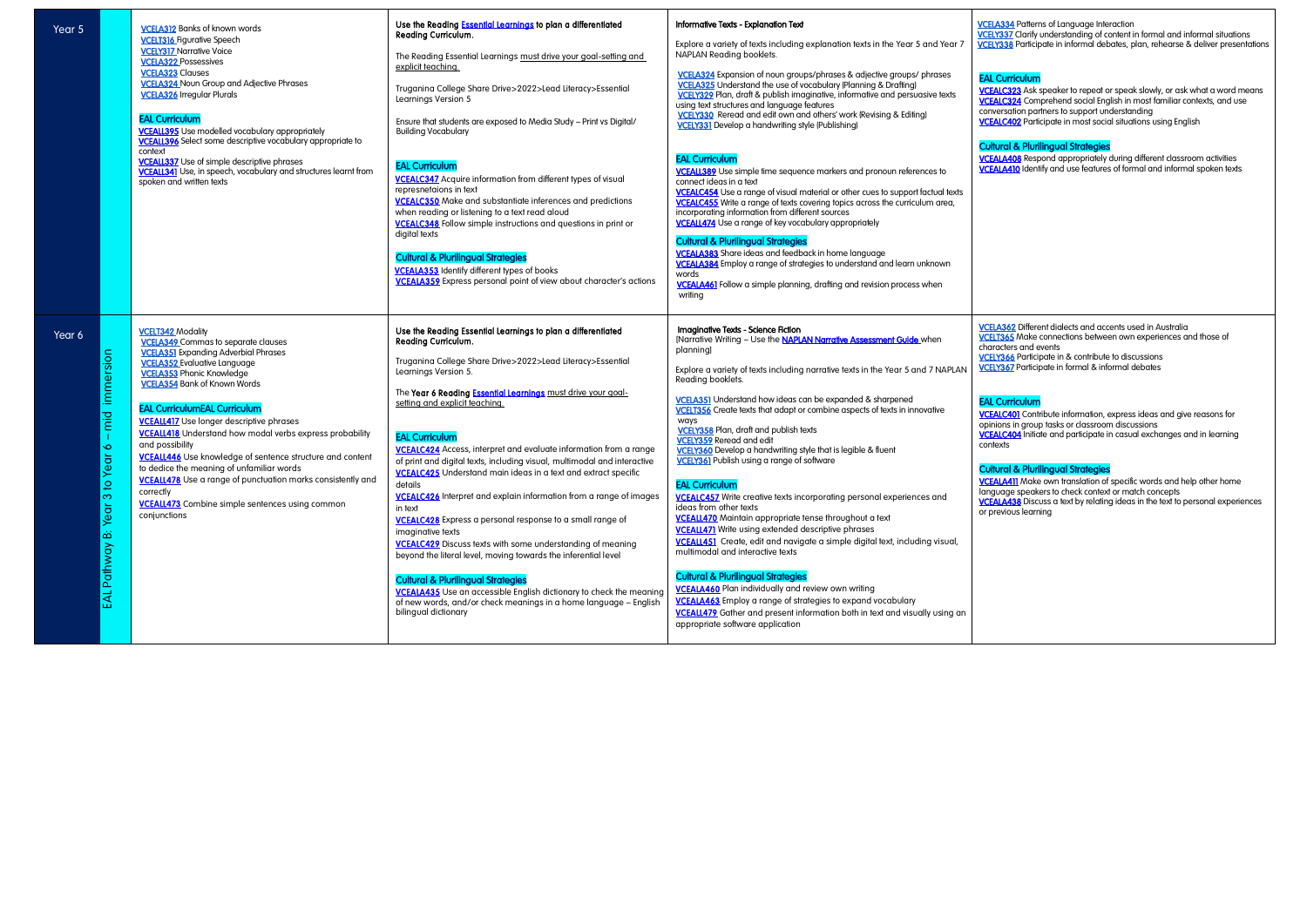[VCEALL560 C](https://victoriancurriculum.vcaa.vic.edu.au/Curriculum/ContentDescription/VCEALL560)hoose correct syntactic forms for questions, statements and commands

**VCEALL565** Speak with greater confidence and fluency

[VCELA391](https://victoriancurriculum.vcaa.vic.edu.au/Curriculum/ContentDescription/VCELA391) Language evolves to reflect a changing world  [VCELT394](https://victoriancurriculum.vcaa.vic.edu.au/Curriculum/ContentDescription/VCELT394) Reflect on ideas & opinions about characters, settings & events  [VCELY395](https://victoriancurriculum.vcaa.vic.edu.au/Curriculum/ContentDescription/VCELY395) Identify & discuss main ideas, concepts & points of view

## EAL Curriculum

[VCEALC549 U](https://victoriancurriculum.vcaa.vic.edu.au/Curriculum/ContentDescription/VCEALC549)se basic collaborative language in cooperative group work [VCEALC551](https://victoriancurriculum.vcaa.vic.edu.au/Curriculum/ContentDescription/VCEALC551) Contribute to a short dialogue or classroom interaction on a familiar topic

#### Cultural & Plurilingual Strategies

|   | immersion<br>late<br>$\sigma$<br>Year<br>$\overline{a}$<br>$\overline{\phantom{0}}$<br>Year<br>$\ddot{\phantom{1}}$ .<br>$\circ$<br>Pathway<br>EAL | <b>VCELA371</b> Abstract Nouns<br><b>VCELA381</b> Complex Sentences<br><b>VCELA382 Subordinate Clauses</b><br><b>VCELA383</b> Modality<br><b>VCELA384</b> Greek and Latin Word Roots<br><b>EAL Curriculum</b><br><b>VCEALL561</b> Attempt different verb forms, with some consistency<br><b>VCEALL601</b> Use single clauses, or use simple coordinating and<br>subordinating conjunctions to combine clauses<br><b>VCEALL604</b> Use emerging language to create desired effects<br>VCEALL606 Use grapho-phonic knowledge to attempt to spell<br>unknown words   | Use the Reading <b>Essential Learnings</b> to plan a differentiated<br>Reading Curriculum.<br>Truganina College Share Drive>2022>Lead Literacy>Essential<br>Learnings Version 5<br>The Reading Essential Learnings must drive your goal-setting and<br>explicit teaching.<br><b>EAL Curriculum</b><br><b>VCEALL578</b> Locate directly stated information in a text or illustration<br><b>VCEALL582</b> Understand simple descriptive language within sentences<br><b>VCEALL587</b> Attempt to self-correct<br><b>VCEALC632</b> Employ a repertoire of strategies to read familiar and simple<br>factural and fictional texts<br><b>VCEALL650</b> Understand the function of punctuation marks<br><b>Cultural &amp; Plurilingual Strategies</b><br>VCEALA639 Choose accessible yet challenging texts to read and enjoy<br><b>VCEALA641</b> Check and/or confirm the meaning of unfamilari words<br>using a bilingual dictionary                                                                                                                                                       | <b>Character Analysis</b><br>Media Study<br>Explore a variety of texts including narrative texts in the Year 5 and 7 NAPLAN<br>Reading booklets.<br>VCELT385) Experiment with text structures & language features (Drafting)<br><b>VCELT386</b> Create literary texts that adapt stylistic features<br>VCELY387 Plan, draft & publish imaginative, informative & persuasive texts<br><b>VCELY388</b> Edit for meaning (Editing)<br><b>VCELY389</b> Consolidate a personal handwriting style (Handwriting)<br><b>EAL Curriculum</b><br><b>VCEALL598</b> Attempt paragraphs and topic sentences<br><b>VCEALL599</b> Use simple cohesive devices to structure writing<br><b>VCEALL605</b> Incorporate introduced subject-specific vocabulary into simple<br>sentences<br><b>VCEALL671</b> Use a range of punctuation marks consistently and correctly<br><b>Cultural &amp; Plurilingual Strategies</b><br><b>VCEALA596</b> Draw on experience of language patterns in controlled writing<br>activities to express ideas<br><b>VCEALA657</b> Reflect on own writing through class discussion<br>VCEALA658 Revise text at the word, sentence or whole-text level, based on<br>teacher or peer feedback                                                                                                                                                                                                                                                                                                                                                        |  |
|---|----------------------------------------------------------------------------------------------------------------------------------------------------|-------------------------------------------------------------------------------------------------------------------------------------------------------------------------------------------------------------------------------------------------------------------------------------------------------------------------------------------------------------------------------------------------------------------------------------------------------------------------------------------------------------------------------------------------------------------|---------------------------------------------------------------------------------------------------------------------------------------------------------------------------------------------------------------------------------------------------------------------------------------------------------------------------------------------------------------------------------------------------------------------------------------------------------------------------------------------------------------------------------------------------------------------------------------------------------------------------------------------------------------------------------------------------------------------------------------------------------------------------------------------------------------------------------------------------------------------------------------------------------------------------------------------------------------------------------------------------------------------------------------------------------------------------------------|----------------------------------------------------------------------------------------------------------------------------------------------------------------------------------------------------------------------------------------------------------------------------------------------------------------------------------------------------------------------------------------------------------------------------------------------------------------------------------------------------------------------------------------------------------------------------------------------------------------------------------------------------------------------------------------------------------------------------------------------------------------------------------------------------------------------------------------------------------------------------------------------------------------------------------------------------------------------------------------------------------------------------------------------------------------------------------------------------------------------------------------------------------------------------------------------------------------------------------------------------------------------------------------------------------------------------------------------------------------------------------------------------------------------------------------------------------------------------------------------------------------------------------------------------------|--|
| 8 | immersion<br>$-$ late<br>to Year <sub>9</sub><br>∼<br>$:$ Year<br>EAL Pathway C                                                                    | <b>VCELA400</b> Complex Sentences<br><b>VCELT408 Tone</b><br><b>VCELT409</b> Literary Devices<br><b>VCELA416 Nominalisation</b><br><b>VCELA414 Punctuation for Cohesion</b><br><b>VCELA415</b> Sophisticated Punctuation<br><b>VCELA417</b> Spelling Nominalisation<br><b>EAL Curriculum</b><br><b>VCEALL665</b> Develop writing through the use of compound and<br>complex sentences<br><b>VCEALL730</b> Use vocabulary to create nuance, mood and feeling<br><b>VCEAL733</b> Use punctuation marks to create effects in writing, such<br>as pauses and emphasis | Use the Reading <b>Essential Learnings</b> to plan a differentiated<br><b>Reading Curriculum.</b><br>Truganina College Share Drive>2022>Lead Literacy>Essential<br>Learnings Version 4<br>The Reading Essential Learnings must drive your goal-setting and<br>explicit teaching.<br><b>EAL Curriculum</b><br><b>VCEALC696</b> Interpret and respond to accessible texts from across the<br>curriculum<br><b>VCEALC700</b> Respond to imaginative texts, showing an understanding of<br>key events, characters and issues<br><b>VCEALL707</b> Outline the role of specific features of a text<br><b>VCEALL708</b> Identify the role of cohesive markers in a text<br><b>VCEALL713</b> Use contextual cues to infer the meaning of unknown words<br><b>Cultural &amp; Plurilingual Strategies</b><br><b>VCEALA703</b> Experiment with reading long, complex texts with support<br>from the teacher<br><b>VCEALA704</b> Respond to different cultural attitudes that are exemplified in<br>stories<br><b>VCEALA705</b> Refer to a bilingual dictionary to check and extend<br>vocabulary | <b>Text Analysis</b><br>[Narrative Writing - Use the <b>NAPLAN Narrative Assessment Guide</b> when<br>planning]<br>Explore a variety of texts including narrative texts in the Year 7 and 9 NAPLAN<br>Reading booklets.<br>VCELA414 Understand coherence in complex texts through lexical cohesion,<br>ellipsis, grammatical theme & text connectives<br><b>VCELA415</b> Understand the use of punctuation including colons, semicolons,<br>dashes & brackets<br>VCELT418 Create texts using text structures & language features of other texts<br><b>VCELY420</b> Creating imaginative texts using deliberate language<br><b>VCELY421 Text Structures</b><br><b>VCELY422</b> Publish using a range of software<br><b>EAL Curriculum</b><br>VCEALC717 Write personal and imaginative texts showing an awareness of<br>elements such as text structure or storyline and character<br><b>VCEALL723</b> Plan and sequence information for a specified text<br>VCEALL725 Use a range of cohesive devices to connect ideas in text<br><b>VCEALL728</b> Use verb forms appropriate to text type<br><b>VCEALL734</b> Create, edit and navigate simple digital texts<br><b>Cultural &amp; Plurilingual Strategies</b><br><b>VCEALA659</b> Access new words from bilingual dictionaries or word lists<br><b>VCEALA719</b> Plan and draft text with support from peers and teacher<br><b>VCEALA720</b> Revise text and proofread for accuracy of expression<br><b>VCEALA722</b> Demonstrate the development of metalanguage appropriate to the<br>content and task |  |

Year

Year

[VCEALA555](https://victoriancurriculum.vcaa.vic.edu.au/Curriculum/ContentDescription/VCEALA555) Use home language to formulate speech in English and communicate ideas

[VCEALA556 T](https://victoriancurriculum.vcaa.vic.edu.au/Curriculum/ContentDescription/VCEALA556)ransfer knowledge from home language to English learning

**CELA424** Conventions of speech adopted by communities [VCELA423 I](https://victoriancurriculum.vcaa.vic.edu.au/Curriculum/ContentDescription/VCELA423)nfluence and impact of the English Language [VCELT425](https://victoriancurriculum.vcaa.vic.edu.au/Curriculum/ContentDescription/VCELT425) Share, reflect, clarify and evaluate opinions and arguments

**VCEALC674** Negotiate with peers and teachers in familiar informal and formal classroom situations

**VCEALC675** Participate in a range of school routines in mainstream classrooms

[VCEALL694](https://victoriancurriculum.vcaa.vic.edu.au/Curriculum/ContentDescription/VCEALL694) Use pronunciation and non-verbal features to support communication

[VCEALA681 A](https://victoriancurriculum.vcaa.vic.edu.au/Curriculum/ContentDescription/VCEALA681)dapt speech in common classroom interactions so it is appropriate to the particular context and audience [VCEALA684](https://victoriancurriculum.vcaa.vic.edu.au/Curriculum/ContentDescription/VCEALA684) Clarify in home language to check understanding **VCEALA685** Talk about cultural differences

### EAL Curriculum

[VCEALC679](https://victoriancurriculum.vcaa.vic.edu.au/Curriculum/ContentDescription/VCEALC679) Use available English repertoire to discuss and

justify a point of view on a familiar topic

**VCEALL691** Use longer descriptive phrase

### Cultural & Plurilingual Strategies